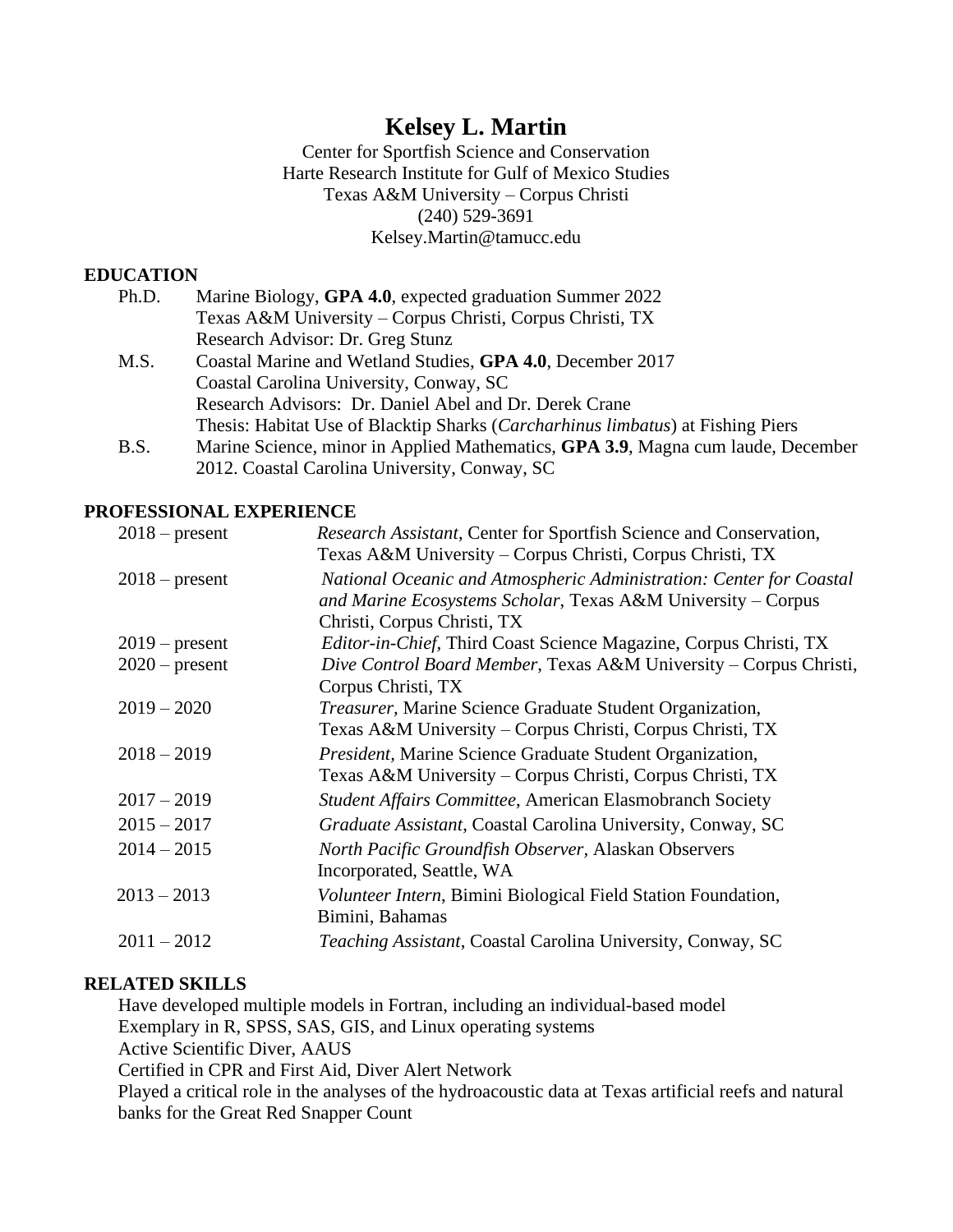Developed original design for stereo-remote underwater video system and proficient with analyzing stereo-video data

Skilled with acoustic telemetry, surgery, accelerometry, longlining, gillnetting, and conducting behavioral trials for elasmobranchs and related species

#### **FUNDING SOURCES/GRANTS AWARDED**

| 2021          | R.N. "Dick" Conolly Endowed Scholarship. Harte Research Institute.        |
|---------------|---------------------------------------------------------------------------|
|               | K.L. Martin - \$4,500                                                     |
| 2021          | Earl C. Sams Foundation Scholarship. Texas A&M University - Corpus        |
|               | Christi. K.L. Martin - \$3,000                                            |
| 2020          | R.N. "Dick" Conolly Endowed Scholarship. Harte Research Institute.        |
|               | K.L. Martin - \$4,000                                                     |
| 2020          | Texas Chapter of the American Fisheries Society Scholarship Award. TCAFS. |
|               | K.L. Martin - \$1,500                                                     |
| 2019          | Dan and Carolyn Pedrotti Endowment Scholarship. Harte Research Institute. |
|               | K.L. Martin - \$5,000                                                     |
| 2018          | Dan and Carolyn Pedrotti Endowment Scholarship. Harte Research Institute. |
|               | K.L. Martin - \$5,000                                                     |
| 2018          | Fall Graduate Student Scholarship. Texas A&M University - Corpus Christi. |
|               | K.L. Martin - \$1,000                                                     |
| $2016 - 2018$ | Habitat use of Blacktip Sharks (Carcharhinus limbatus) at Fishing Piers.  |
|               | Ocean Tracking Network. K.L. Spencer (PI) – Loan of Five Vemco VR2W       |
|               | Receivers                                                                 |
| 2017          | Habitat use of Blacktip Sharks (Carcharhinus limbatus) at Fishing Piers.  |
|               | Myrtle Beach State Park. K.L. Spencer (PI) – Donated three Vemco V9       |
|               | transmitters                                                              |
| 2017          | Habitat use of Blacktip Sharks (Carcharhinus limbatus) at Fishing Piers.  |
|               | Essex County Turtle Back Zoo. K.L. Spencer (PI) - \$250                   |
| $2016 - 2017$ | Habitat use of Blacktip Sharks (Carcharhinus limbatus) at Fishing Piers.  |
|               | Coastal Carolina University Graduate Incentive Grant. K.L. Spencer (PI) - |
|               | \$1,000                                                                   |
| 2016          | Habitat use of Blacktip Sharks (Carcharhinus limbatus) at Fishing Piers.  |
|               | Myrtle Beach State Park. K.L. Spencer (PI) - Donated two Vemco V9         |
|               | transmitters                                                              |
|               |                                                                           |

## **PUBLICATIONS**

- C. Collatos, D.C. Abel, **K.L. Martin**. 2020. Seasonal occurrence, relative abundance, and migratory movements of juvenile Sandbar sharks, *Carcharhinus plumbeus*, in Winyah Bay, South Carolina. **Environmental Biology of Fishes** 103:859-873
- **K.L. Martin**, D.C. Abel, D.P. Crane, N. Hammerschlag, E.J. Burge. 2019. Blacktip shark *Carcharhinus limbatus* presence at fishing piers in South Carolina: association and environmental drivers. **Journal of Fish Biology** 94:469-480

## **CONTRIBUTED ORAL PRESENTATIONS**

2022 **K.L. Martin**, G.W. Stunz, M.K. Streich, J.C. Thompson-Grim, J.J. Wetz, T.S. Topping. Comparing fish communities between Texas artificial reefs and natural banks. NOAA EPP/MSI Biennial Research Forum Tallahassee, FL. *Won best oral presentation in the category of Healthy Oceans.*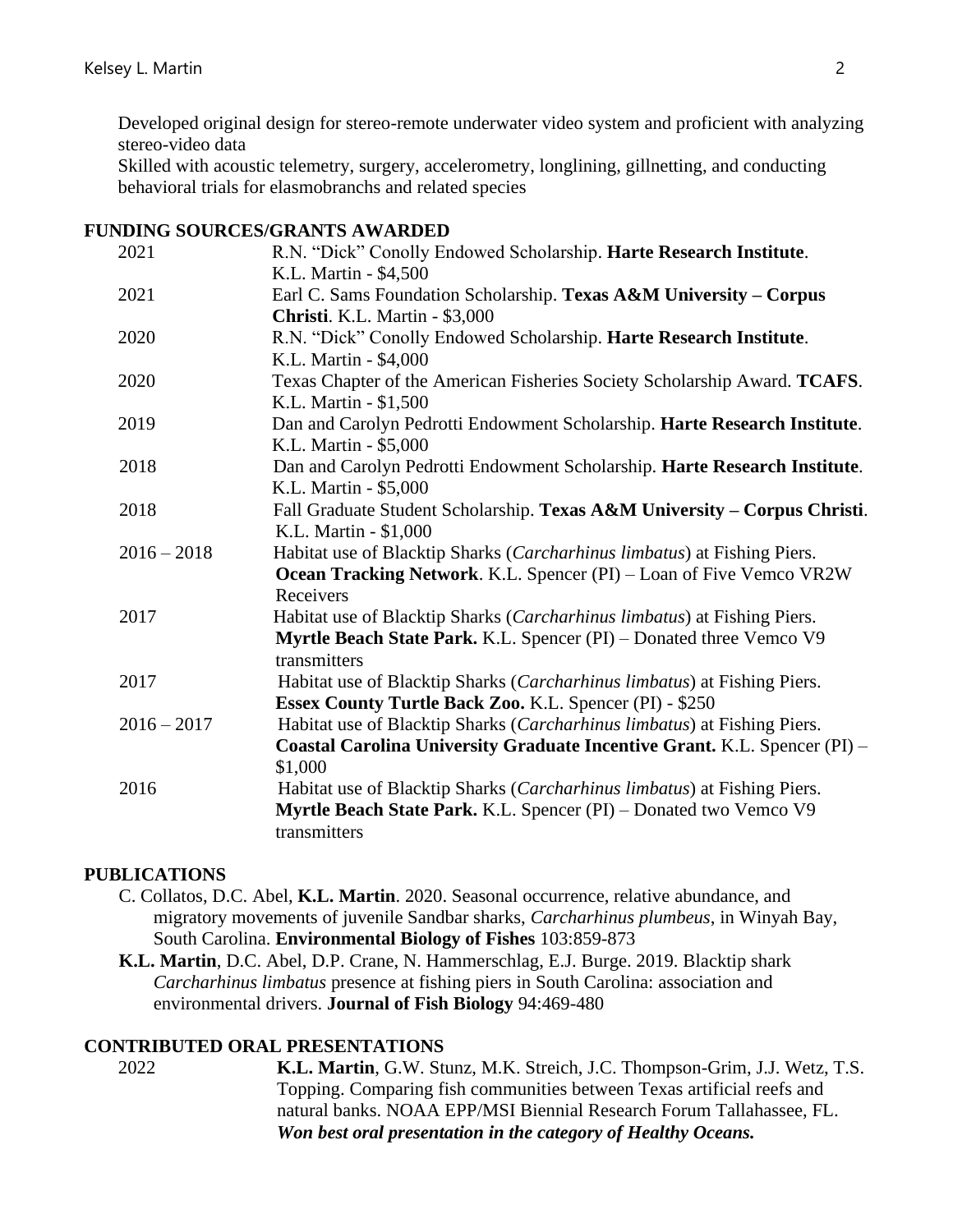| 2021 | <b>K.L. Martin, G.W. Stunz. Distribution of fish community assemblages along</b> |
|------|----------------------------------------------------------------------------------|
|      | the Texas continental shelf. Texas A&M Systems MARB IDP Retreat. Virtual         |
| 2019 | K.L. Martin, D.C. Abel, D.P. Crane, N. Hammerschlag, E.J. Burge. Blacktip        |
|      | shark Carcharhinus limbatus presence at fishing piers in South Carolina:         |
|      | association and environmental drivers. Joint Meeting of Ichthyologists and       |
|      | Herpetologists. Snowbird, UT                                                     |
| 2019 | K.L. Martin, G.W. Stunz. Characterizing large predatory fish across              |
|      | Gulf of Mexico habitats. Marine Science Graduate Student Organization 8th        |
|      | Annual Research Forum. Corpus Christi, TX. Won best overall short oral           |
|      | <i>presentation.</i>                                                             |
|      |                                                                                  |

## **CONTRIBUTED POSTER PRESENTATIONS**

| 2019 | K.L. Martin, G.W. Stunz. Fish community comparison over differing habitats<br>along the Texas shelf. Council of Principal Investigators and Research                                                                                                |
|------|-----------------------------------------------------------------------------------------------------------------------------------------------------------------------------------------------------------------------------------------------------|
| 2019 | Administrators Research Forum. Corpus Christi, TX<br>K.L. Martin, G.W. Stunz. Fish community comparison over differing habitats<br>along the Texas shelf. Joint Meeting of Ichthyologists and Herpetologists.                                       |
| 2017 | Snowbird, UT<br>K.L. Spencer, D.C. Abel, D.P. Crane, N. Hammerschlag, E.J. Burge, C.M.<br>Collatos, M.E. Larsen. Coastal Shark Movements near Fishing Piers along the<br>NE Coast of South Carolina: Early Results. Joint Meeting of Ichthyologists |
| 2017 | and Herpetologists. Austin, TX<br>K.L. Spencer, D.C. Abel, D.P. Crane, C.M. Collatos. Coastal Shark<br>Movements near Fishing Structures along the NE Coast of South Carolina:                                                                      |
| 2017 | Early Results. Benthic Ecology Meeting. Myrtle Beach, SC<br>C.M. Collatos, D.C. Abel, S.J. Gary, K.L. Spencer. Habitat Selection and<br>Demographics of Sharks in Winyah Bay, SC. Benthic Ecology Meeting.<br>Myrtle Beach, SC                      |
| 2017 | K.L. Spencer, D.C. Abel, D.P. Crane, C.M. Collatos. Pier Pressure:<br>Composition and Movement of Sharks near Fishing Structures along the NE<br>Coast of South Carolina. SCAFS/SCFWA Joint Annual Meeting. McCormick,<br><b>SC</b>                 |
| 2017 | C.M. Collatos, D.C. Abel, S.J. Gary, K.L. Spencer. Demographics of Shark<br>Populations in Winyah Bay, SC. SCAFS/SCFWA Joint Annual Meeting.<br>McCormick, SC                                                                                       |
| 2013 | T. H. Schacht, E. J. Burge, K. L. Spencer. Symbiosis between Crustorhabditis<br>(Sudhaus, 1974) nematodes and Atlantic ghost crabs Ocypode quadrata (J.C.<br>Fabricius, 1787). Benthic Ecology Meeting. Savannah, GA                                |
|      |                                                                                                                                                                                                                                                     |

## **MEDIA COVERAGE**

- Helmy, Sam. "Hundreds Of Sharks Filmed Clustering In The Waters Off Texas". Deeper Blue. February 27, 2022.
- White, Robyn. "Hundreds of Spinner Sharks Filmed Off Texas Coast in Rare Congregation". Newsweek. February 14, 2022.
- "Hundreds of spinner sharks filmed off Texas coast in rare congregation". Texas News. February 13, 2022.
- "Hundreds of spinner sharks spotted in huge group off the coast of the US." Mirror (UK). February 11, 2022.